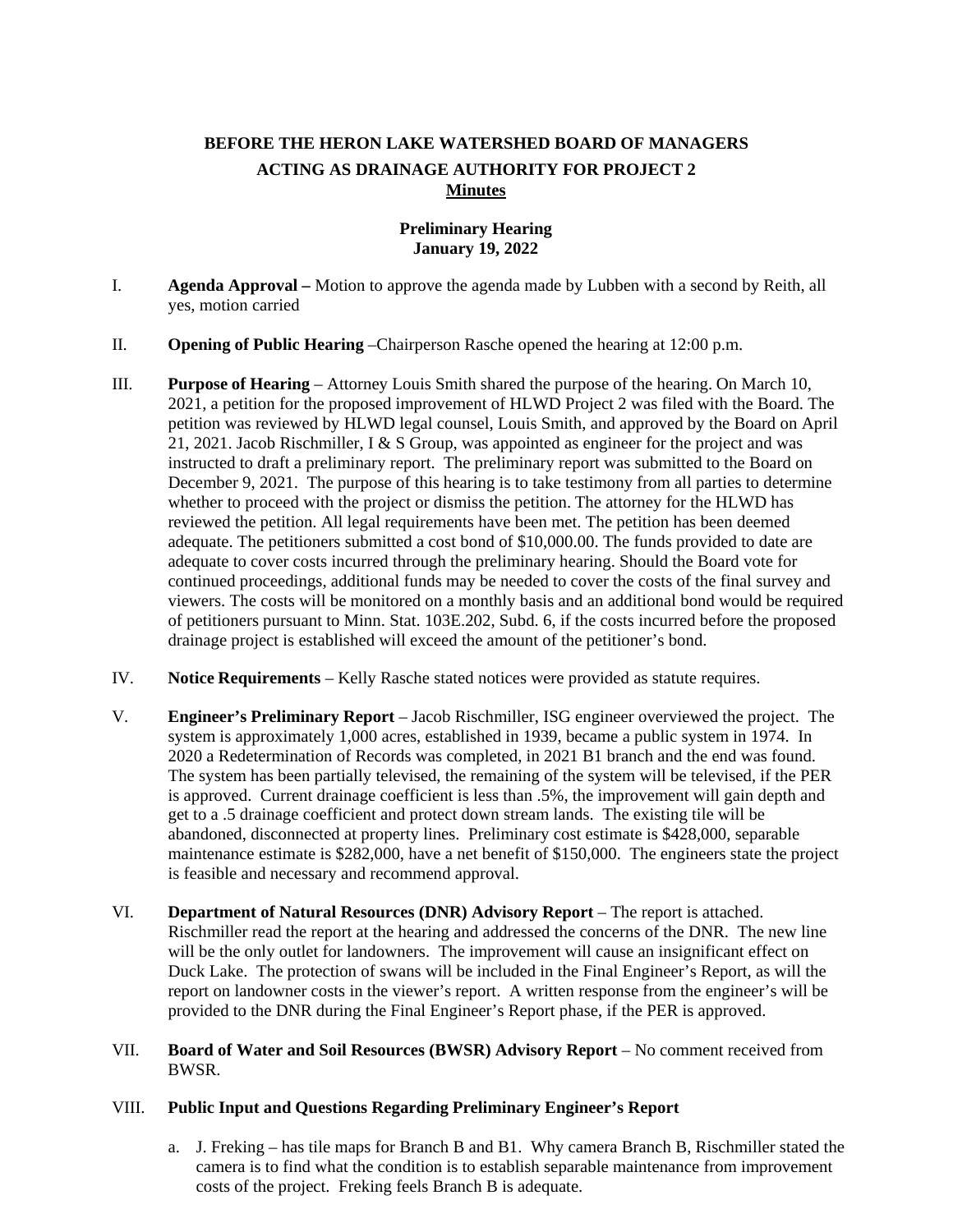- b. B1 is the line that needs construction.
- c. Branch B is at a 50-year life, camera is worthwhile to see what is needed.
- d. Lloyd Kalfs This improvement adds to the cumulative affect of all of the projects going on. Consider what the affect is on the Heron lake, wildlife, etc. Is the true affect of all of the projects being considered on the lake?

Discussion closed at 12:50 with a motion by W. Rasche and a second by Lubben, all yes, motion carried.

- IX. **Action by Joint Board** Manager Jason Freking stated he is abstaining from all votes as he has land in the Project 2 drainage system.
	- 1. W. Rasche with a second by Lubben moved that based upon the evidence, the Board finds that the private and public benefits will exceed the costs of the proposed drainage project. All yes, Freking abstain, motion carried.
	- 2. W. Rasche with a second by Reith moved that based upon the evidence, the Board finds that anticipated agricultural land acreage availability and use in the drainage project or system will be unchanged from the present availability and use of the land. All yes, Freking abstain, motion carried.
	- 3. W. Rasche with a second by Bartosh moved that based upon the evidence, the Board finds that anticipated land use within the drainage project or system will be unchanged from the present use of the land. All yes, Freking abstain, motion carried.
	- 4. W. Rasche with a second by Lubben moved that based upon the evidence, the Board finds that the flooding characteristics of property in the drainage project or system and downstream for 5-, 10-, 25- , and 50-year flood events will be insignificantly affected. All yes, Freking abstain, motion carried.
	- 5. W. Rasche with a second by Reith moved that based upon the evidence, the Board finds that there are no viable alternative measures to drain the waters in the project area, nor that there are feasible alternative measures to conserve, allocate, and use the waters in the project area, including storage and retention of drainage waters. All yes, Freking abstain, motion carried.
	- 6. W. Rasche with a second by Bartosh moved that based upon the evidence, the Board finds that there is an insignificant effect on water quality of constructing the proposed drainage project. All yes, Freking abstain, motion carried.
	- 7. W. Rasche with a second by Lubben moved that based upon the evidence, the Board finds that there is an insignificant effect upon fish and wildlife resources affected by the proposed drainage project. All yes, Freking abstain, motion carried.
	- 8. W. Rasche with a second by Reith moved that based upon the evidence, the Board finds that the shallow groundwater availability, distribution, and use in the drainage project or system will be unaffected. All yes, Freking abstain, motion carried.
	- 9. W. Rasche with a second by Bartosh moved that based upon the evidence, the Board finds that the overall environmental impact of the above criteria relating to the proposed drainage project is insignificant. All yes, Freking abstain, motion carried.

#### **Determination of public utility, benefit, or welfare**

W. Rasche with a second by Lubben moved that based upon the evidence, the Board finds that the